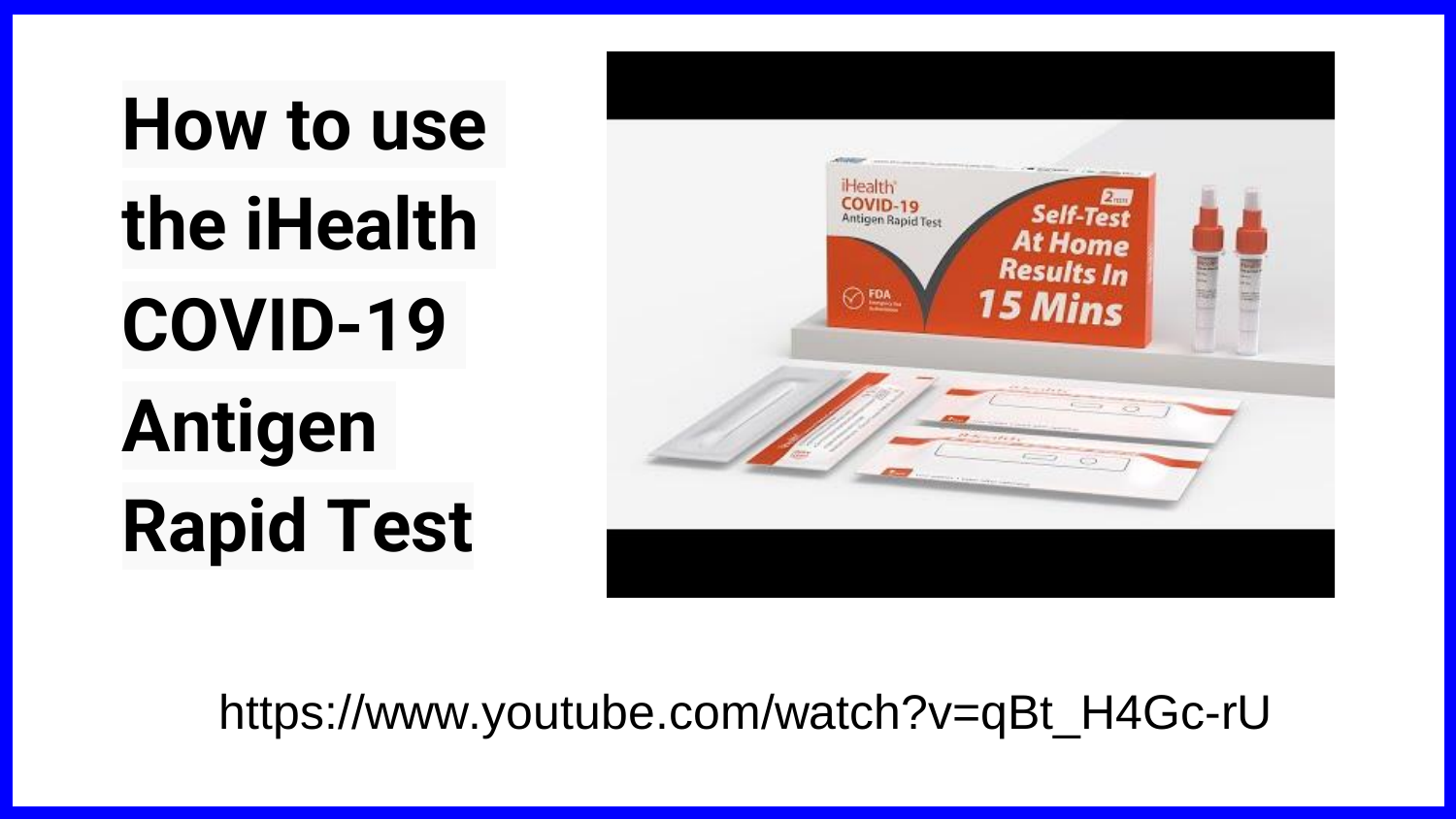There are many

- different kinds of at-
- home tests. This is just
- one of the many brands
- or types of tests
- available. They are
- done is similar ways.

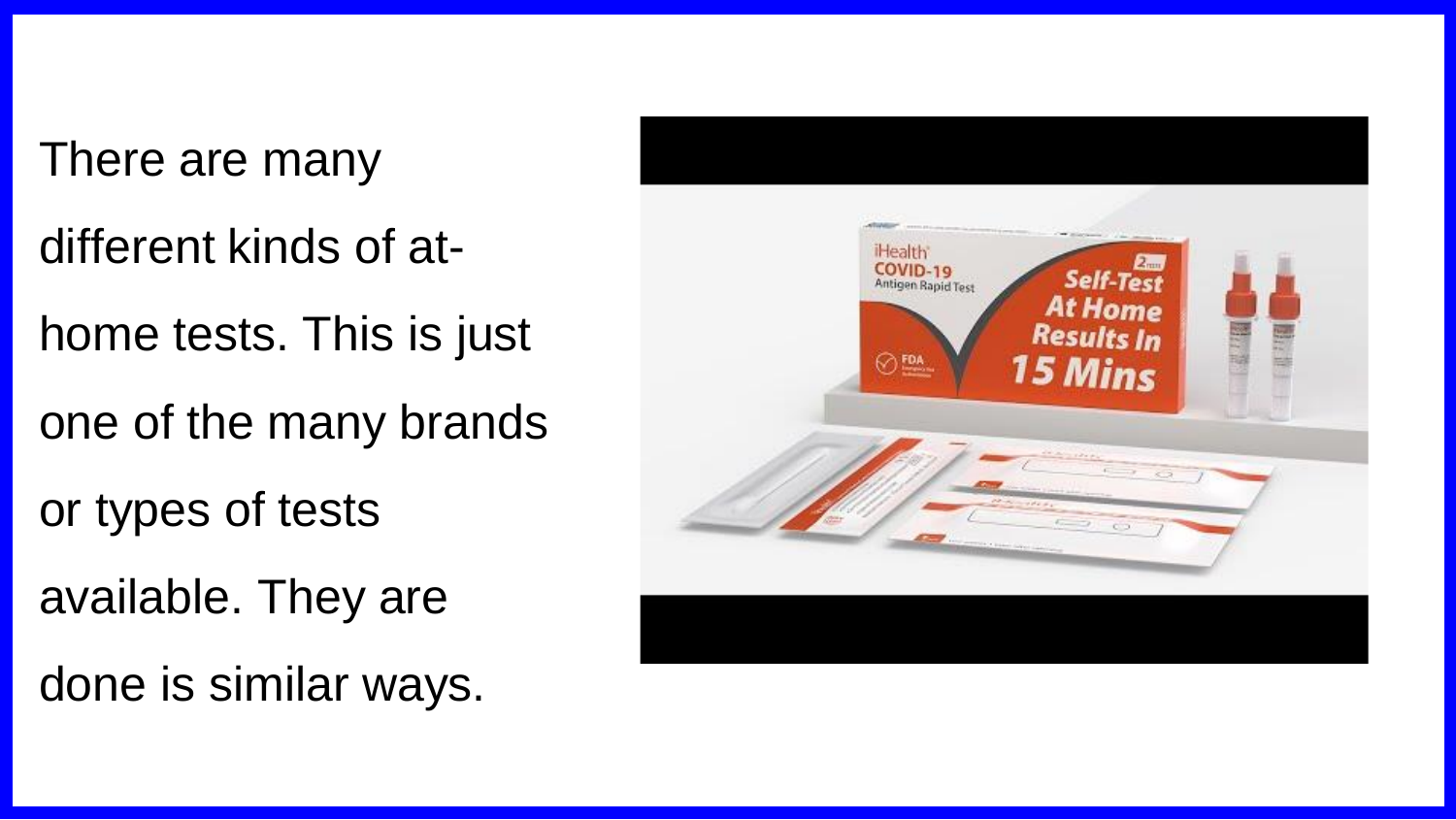**This video explains How To Use a Self-Test**



https://www.youtube.com/watch?v=6Pxk6ZcCfz8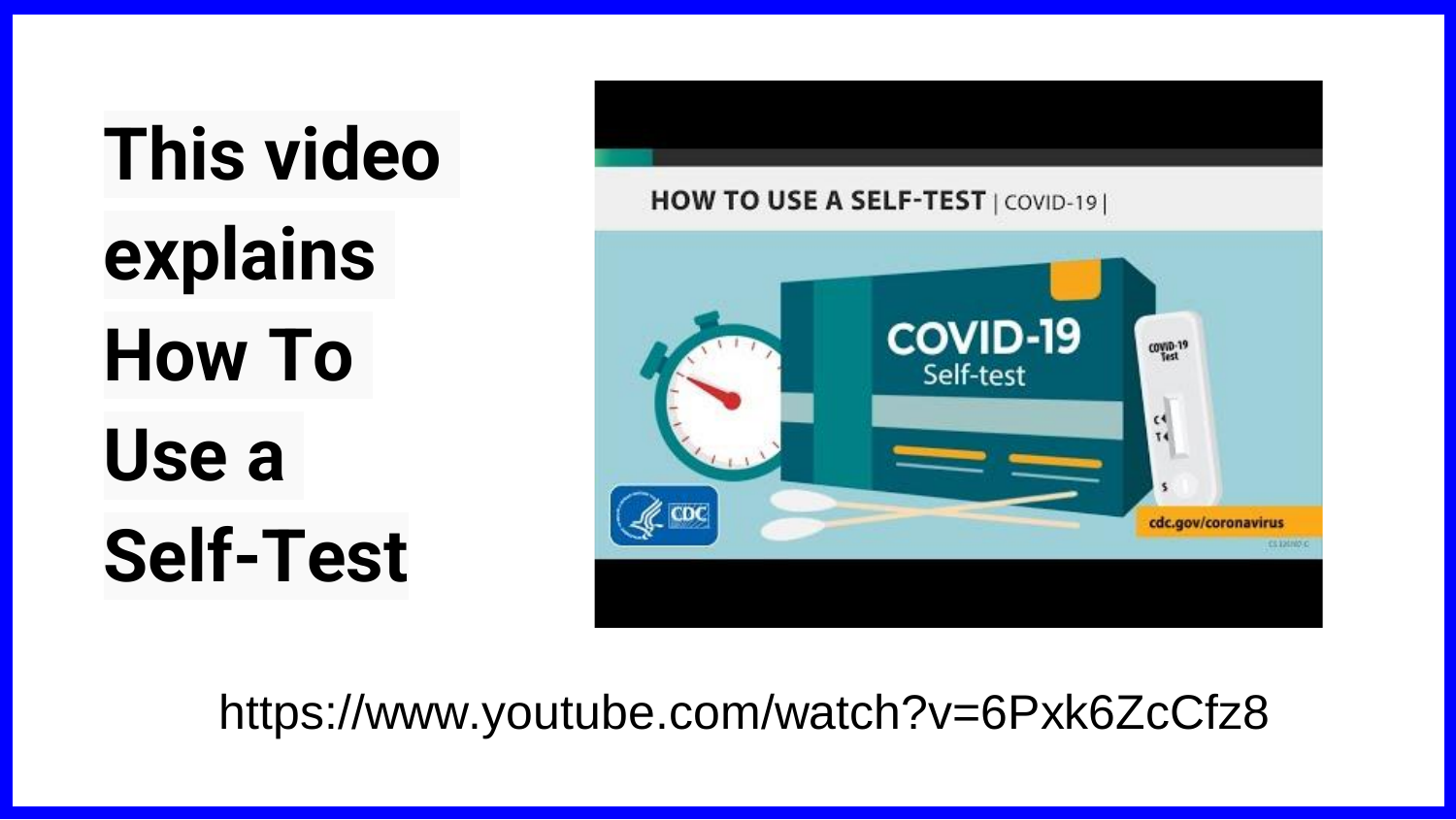This video explains how to help you read the results of your athome test.

HOW TO INTERPRET SELF-TEST RESULTS | COVID-19 | **COVID-19** COVID-19 Self-test  $\frac{1}{14}$ cdc.gov/coronavirus ESTATIO-D

### https://www.youtube.com/watch?v=Xli2t4skfx0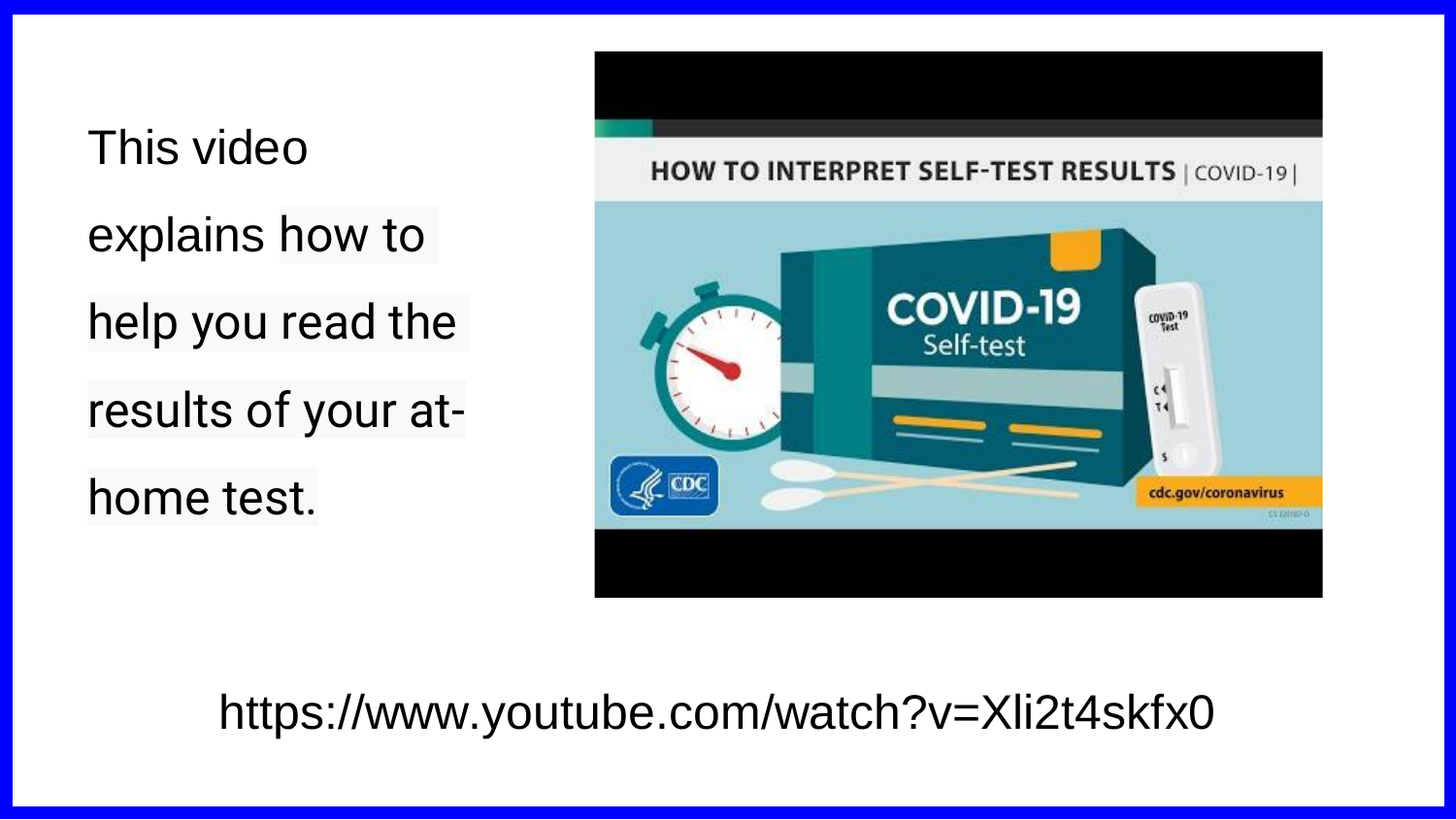# **Time for Some Peer Support!**



**Talk in small groups for 15 minutes.**

**Does anyone have questions about using at home Covid-19 tests?**

**Answer each others questions.**

**Report back on anything you need more info about**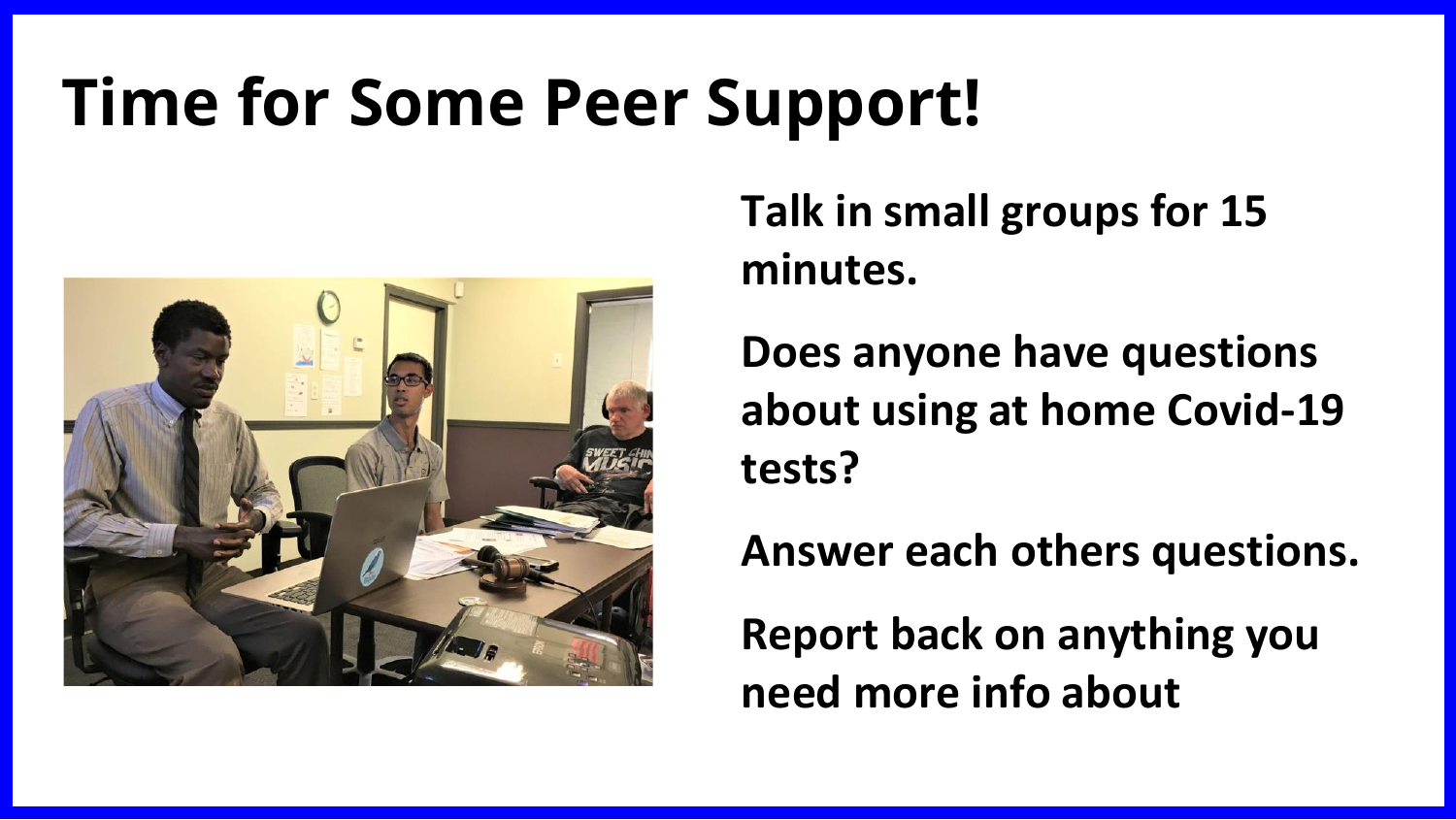## **How to Get an At-Home COVID-19 Test**



- **Order free tests at [COVIDtests.gov](https://www.covidtests.gov/)**
- **Free tests are also [available through local](https://www.cdc.gov/publichealthgateway/healthdirectories/healthdepartments.html)  health departments.**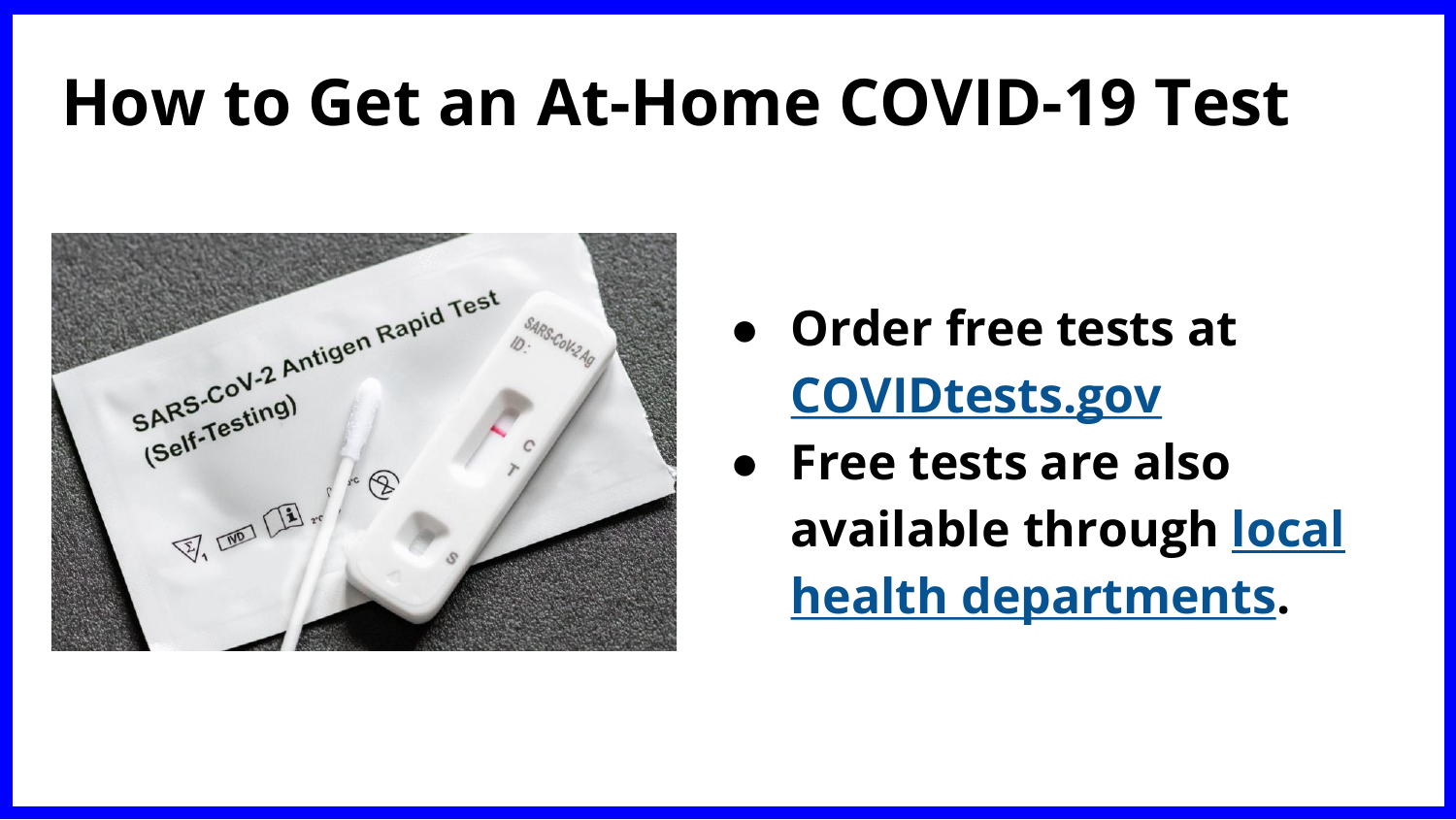## **How to Get an At-Home COVID-19 Test**



**You can buy a test online or in a pharmacy and retail store. Medicaid will cover the purchase of these tests In some states, pharmacies can directly bill Medicaid for these at-home tests.**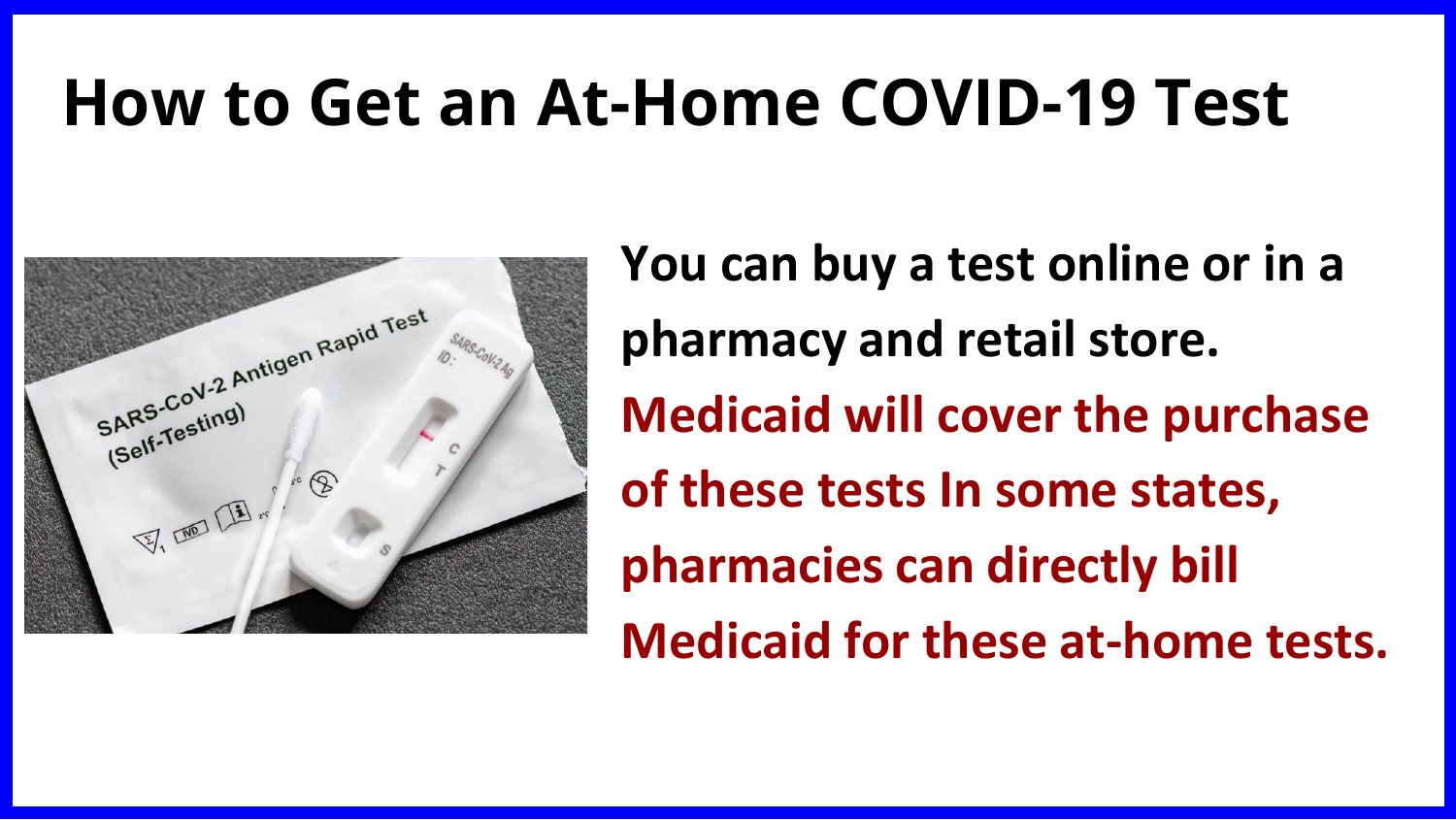# **You should take a test if…**

- You were with someone who has Covid.
- You feel sick. See a list of symptoms on the next slide.
- Your job, school or agency asks you to get tested.
- You are going to an indoor event or gathering.
- Before you travel.

**When should you take a test? Right Away** 

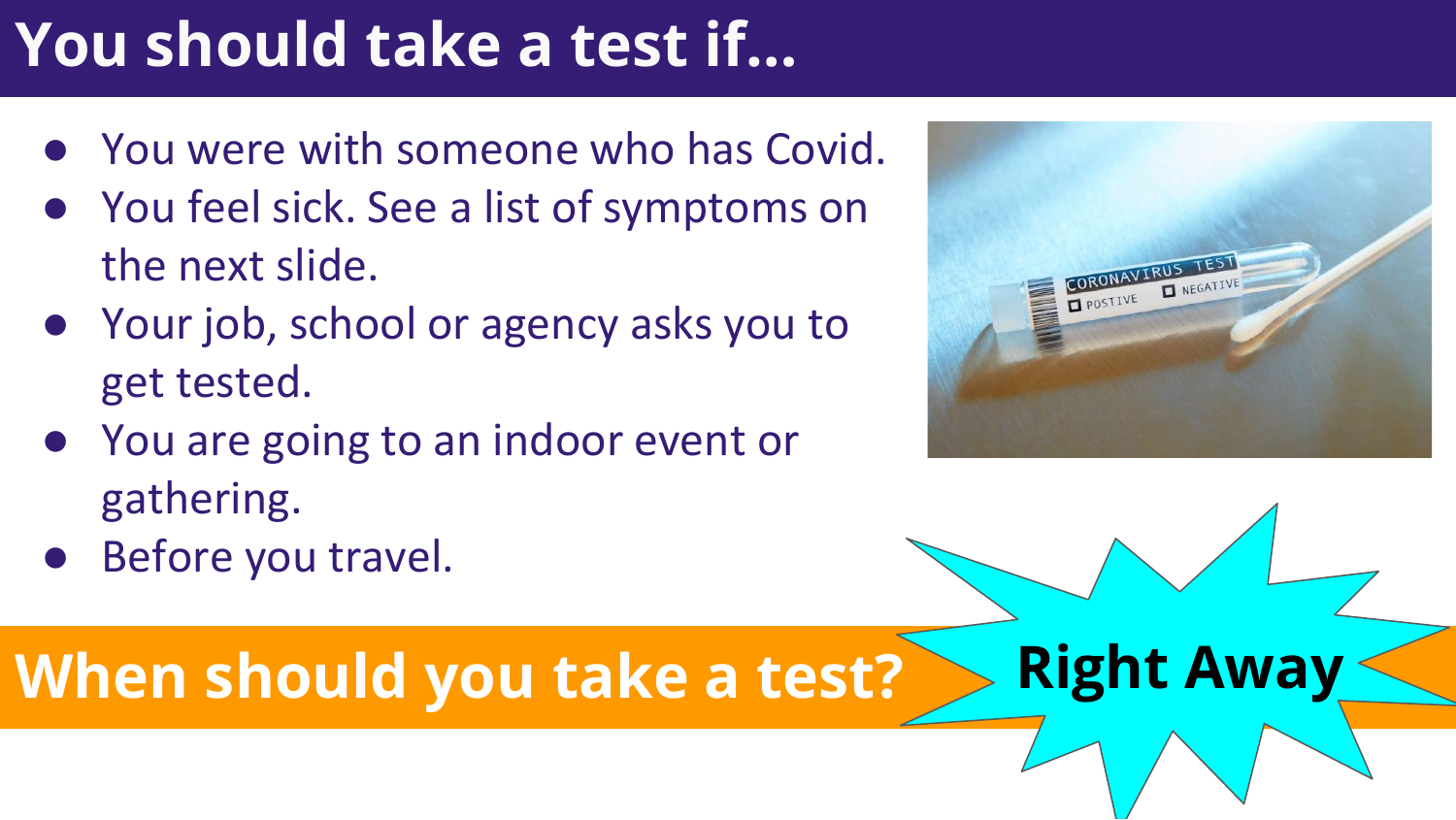### **If You Have Any of These Symptoms Get A Test**







Fever Coughing Hard Time Headache



or Chills or Sore Throat Breathing or body aches



Tired your body ose your sense Bunny An upset stomach feels weak of taste or smell Nose nausea or diarrhea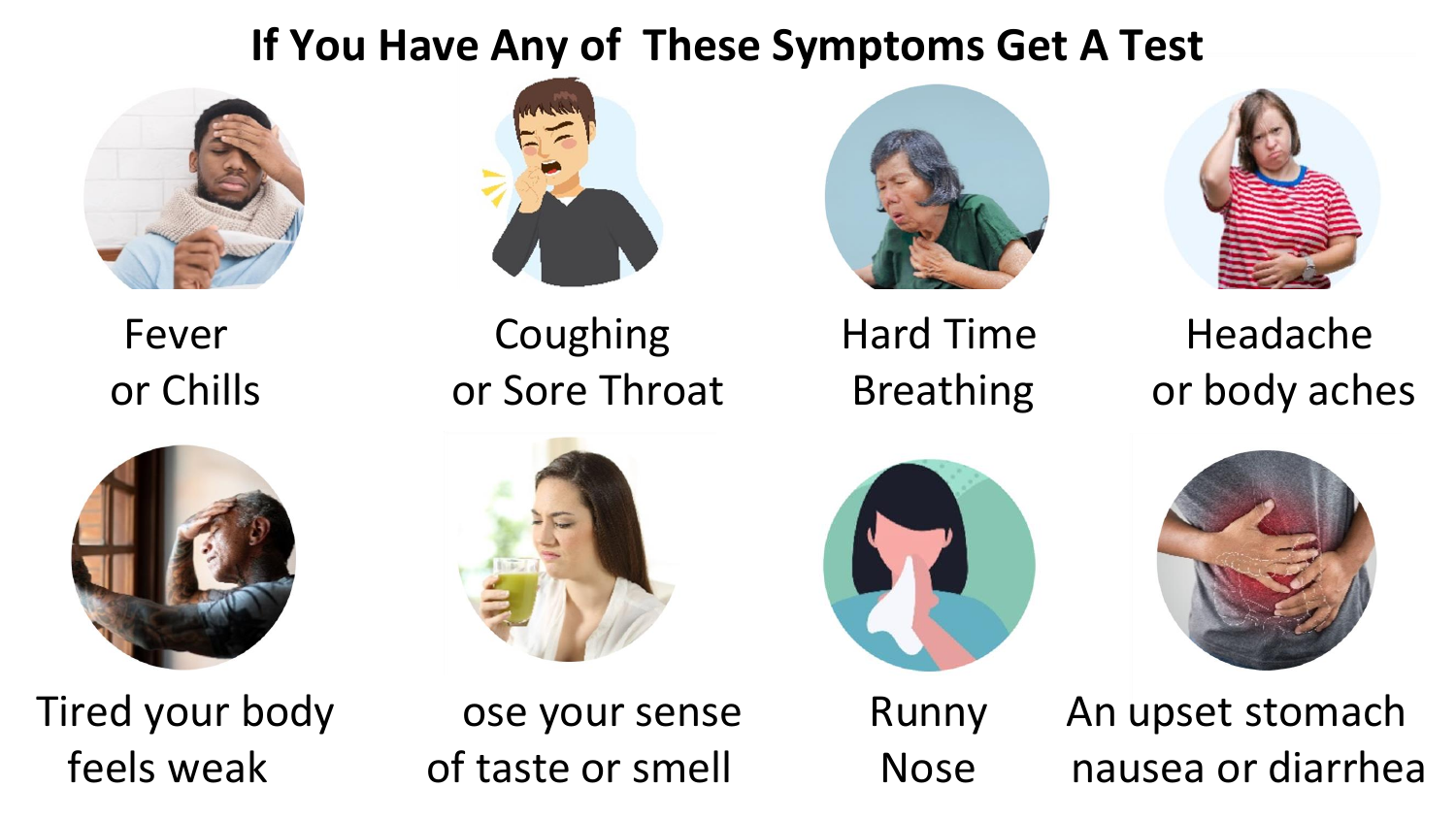### **You Can Find Testing Locations on this Website**

# [https://www.hhs.gov/coronavi](https://www.hhs.gov/coronavirus/community-based-testing-sites/index.html) rus/community-basedtesting-sites/index.html



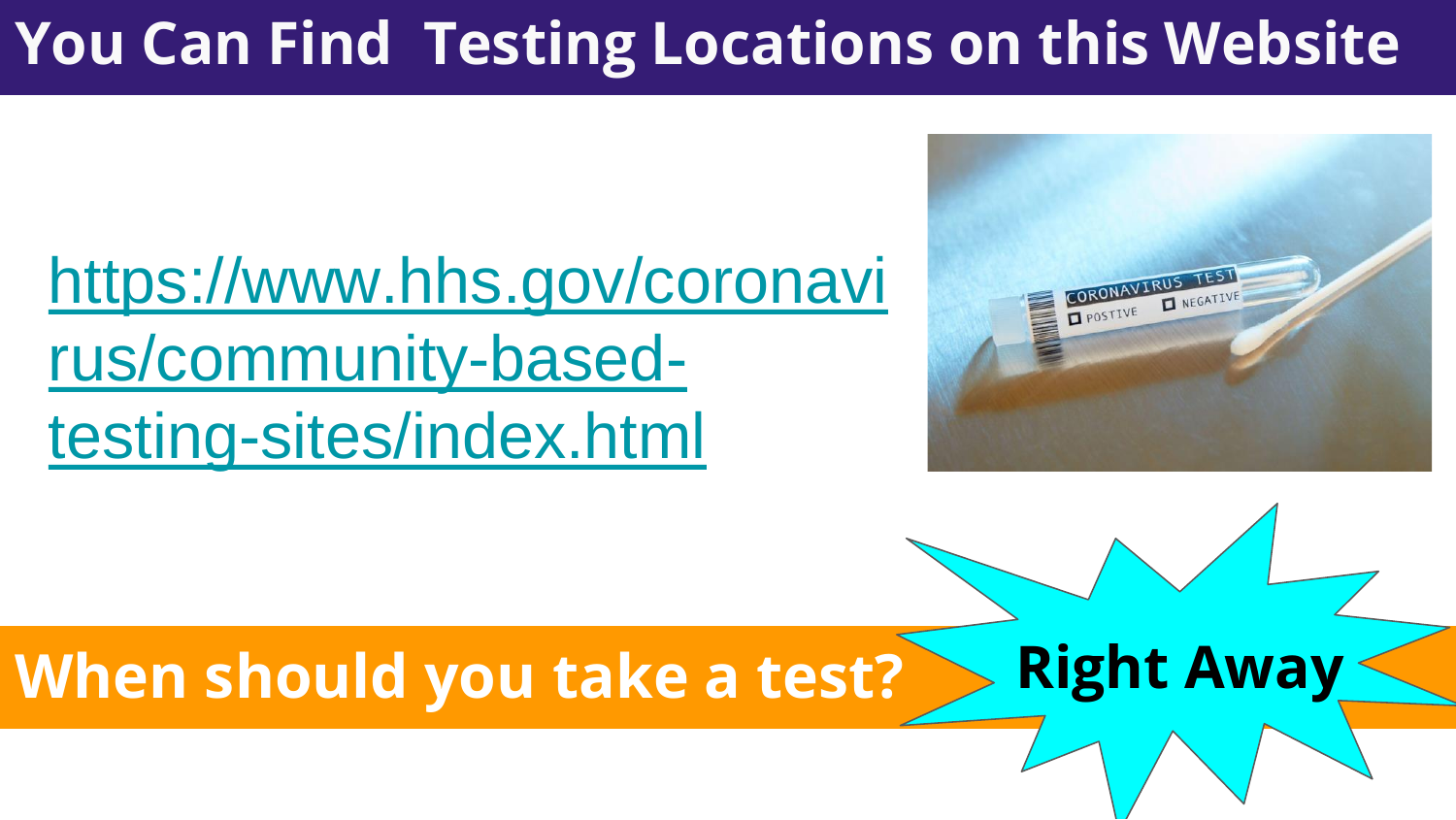

**If you're not able to get an at-home test when you need it, you might also visit a community testing site, or call your local health department for more options**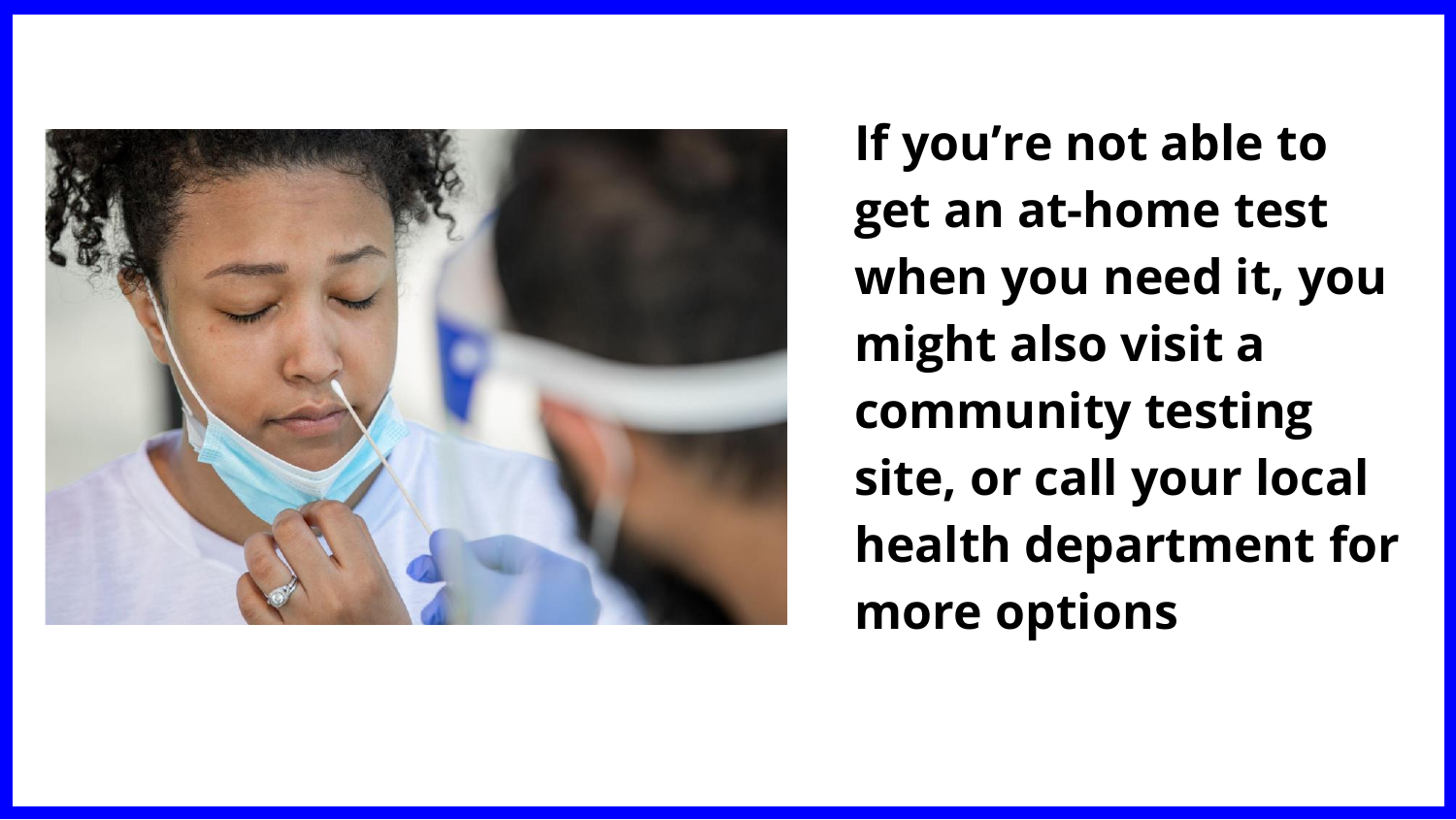

**The government is giving out more test kits. Here is the link: [https://special.usps.c](https://special.usps.com/testkits) om/testkits**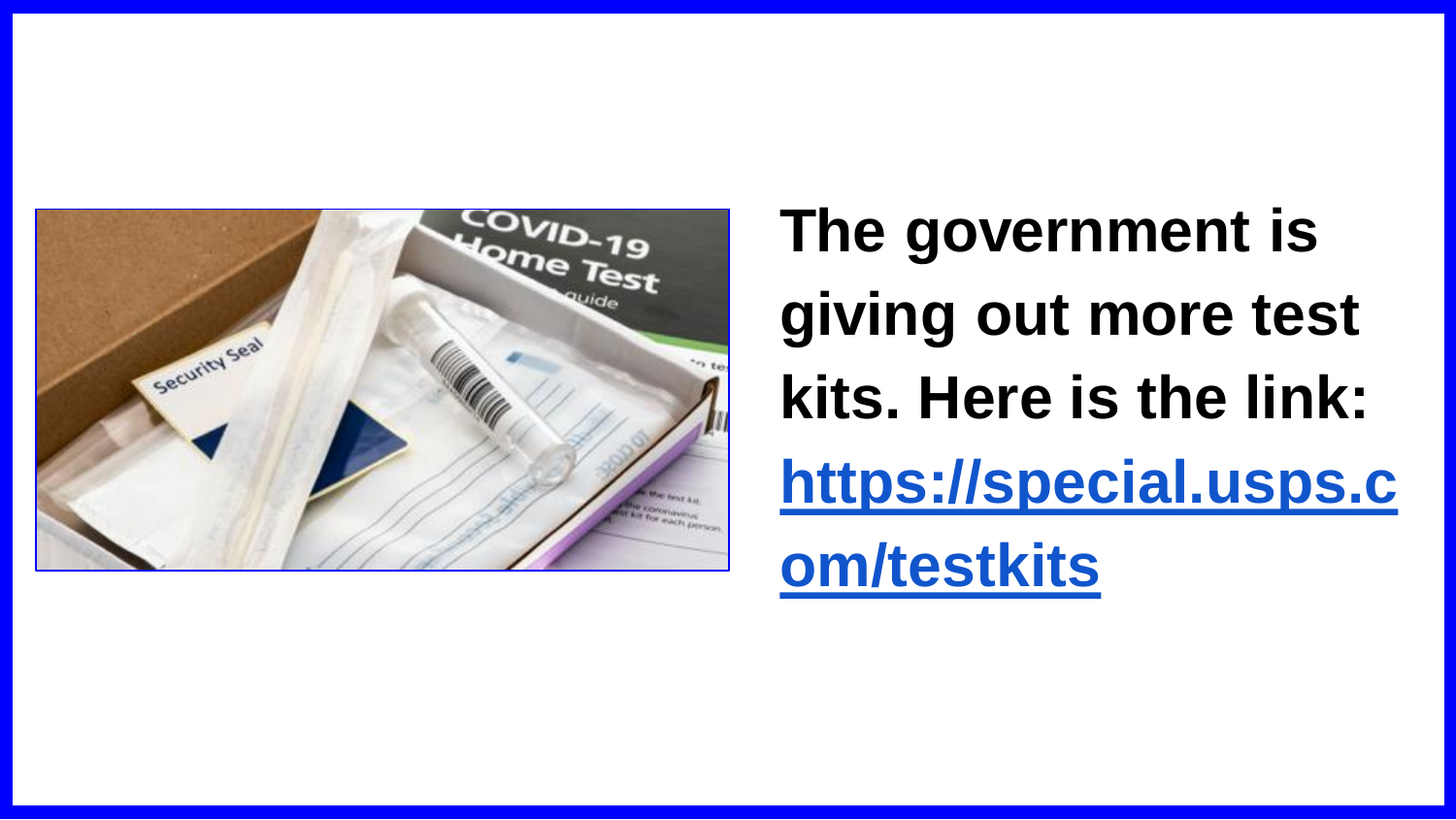#### How to Use the iHealth COVID-19 Self-Test

Please read the directions or watch the instructional video on ihealthlabs.com before starting.



If you have any questions, please visit cv.nmhealth.org/selftest or call the Coronavirus Hotline: 1-855-600-3453



These are posters that are free that give you information on how to do the iHealth Covid at-home test

**Arabic:** iHealth [Test Instructions](https://www.cabq.gov/office-of-equity-inclusion/documents/ihealth-instructions_1-12-22-_arabic.pdf) [What to do with your COVID-19 test result](https://www.cabq.gov/office-of-equity-inclusion/documents/covid-19-at-home-test-results_1-12-22-1-_arabic.pdf) **Dari:** iHealth [Test Instructions](https://www.cabq.gov/office-of-equity-inclusion/documents/ihealth-instructions_1-12-22_dar.pdf) [What to do with your COVID-19 test result](https://www.cabq.gov/office-of-equity-inclusion/documents/covid-19-at-home-test-results_1-12-22-1-_dari.pdf) **Farsi:** iHealth [Test Instructions](https://www.cabq.gov/office-of-equity-inclusion/documents/ihealth-instructions_1-12-22_farsi.pdf) [What to do with your COVID-19 test result](https://www.cabq.gov/office-of-equity-inclusion/documents/covid-19-at-home-test-results_1-12-22-1-_farsi.pdf) **French:** iHealth [Test Instructions](https://www.cabq.gov/office-of-equity-inclusion/documents/ihealth-instructions_1-12-22_french.pdf) [What to do with your COVID-19 test result](https://www.cabq.gov/office-of-equity-inclusion/documents/covid-19-at-home-test-results_1-12-22-1-_french.pdf) **Japanese:** iHealth [Test Instructions](https://www.cabq.gov/office-of-equity-inclusion/documents/ihealth-instructions_1-12-22_ja-jp.pdf) [What to do with your COVID-19 test result](https://www.cabq.gov/office-of-equity-inclusion/documents/covid-19-at-home-test-results_1-12-22-1-_japanese.pdf) **Kinyarwanda:** iHealth [Test Instructions](https://www.cabq.gov/office-of-equity-inclusion/documents/ihealth-instructions_1-12-22_kinyarwanda.pdf) [What to do with your COVID-19 test result](https://www.cabq.gov/office-of-equity-inclusion/documents/covid-19-at-home-test-results_1-12-22-1-_kinyarwanda.pdf)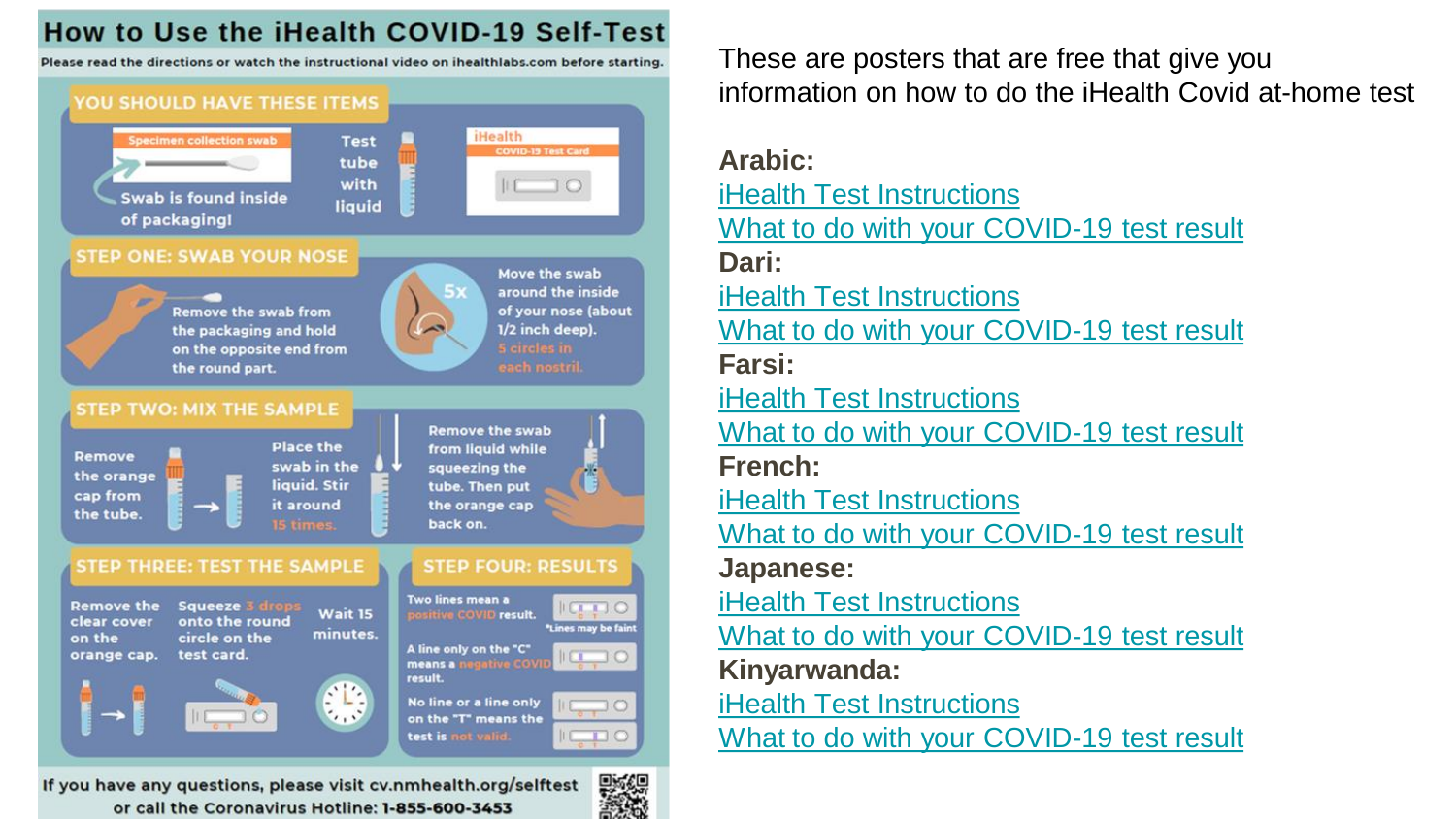#### How to Use the iHealth COVID-19 Self-Test

Please read the directions or watch the instructional video on ihealthlabs.com before starting.



or call the Coronavirus Hotline: 1-855-600-3453

**Kirundi:** iHealth [Test Instructions](https://www.cabq.gov/office-of-equity-inclusion/documents/ihealth-instructions_1-12-22_kirundi.pdf) [What to do with your COVID-19 test result](https://www.cabq.gov/office-of-equity-inclusion/documents/covid-19-at-home-test-results_1-12-22-1-_kirundi.pdf) **Korean:** iHealth [Test Instructions](https://www.cabq.gov/office-of-equity-inclusion/documents/ihealth-instructions_1-12-22_korean.pdf) [What to do with your COVID-19 test result](https://www.cabq.gov/office-of-equity-inclusion/documents/covid-19-at-home-test-results_1-12-22-1-_korean.pdf) **Pashto:** iHealth [Test Instructions](https://www.cabq.gov/office-of-equity-inclusion/documents/ihealth-instructions_1-12-22-_pashto.pdf) [What to do with your COVID-19 test result](https://www.cabq.gov/office-of-equity-inclusion/documents/covid-19-at-home-test-results_1-12-22_pashto.pdf) **Spanish:** iHealth [Test Instructions](https://www.cabq.gov/office-of-equity-inclusion/documents/ihealth-instructions_1-12-22-spanish.pdf) [What to do with your COVID-19 test result](https://www.cabq.gov/office-of-equity-inclusion/documents/covid-19-at-home-test-results_1-12-22-2_spanish.pdf) **Swahili:** iHealth [Test Instructions](https://www.cabq.gov/office-of-equity-inclusion/documents/ihealth-instructions_1-12-22_swahili.pdf) [What to do with your COVID-19 test result](https://www.cabq.gov/office-of-equity-inclusion/documents/covid-19-at-home-test-results_1-12-22-1-_swahili.pdf) **Urdu:** iHealth [Test Instructions](https://www.cabq.gov/office-of-equity-inclusion/documents/ihealth-instructions_1-12-22_urdu.pdf) [What to do with your COVID-19 test result](https://www.cabq.gov/office-of-equity-inclusion/documents/covid-19-at-home-test-results_1-12-22-1-_urdu.pdf) **Vietnamese:** iHealth [Test Instructions](https://www.cabq.gov/office-of-equity-inclusion/documents/ihealth-instructions_1-12-22_vietnamese.pdf) [What to do with your COVID-19 test result](https://www.cabq.gov/office-of-equity-inclusion/documents/covid-19-at-home-test-results_1-12-22-1-_vietnamese.pdf)